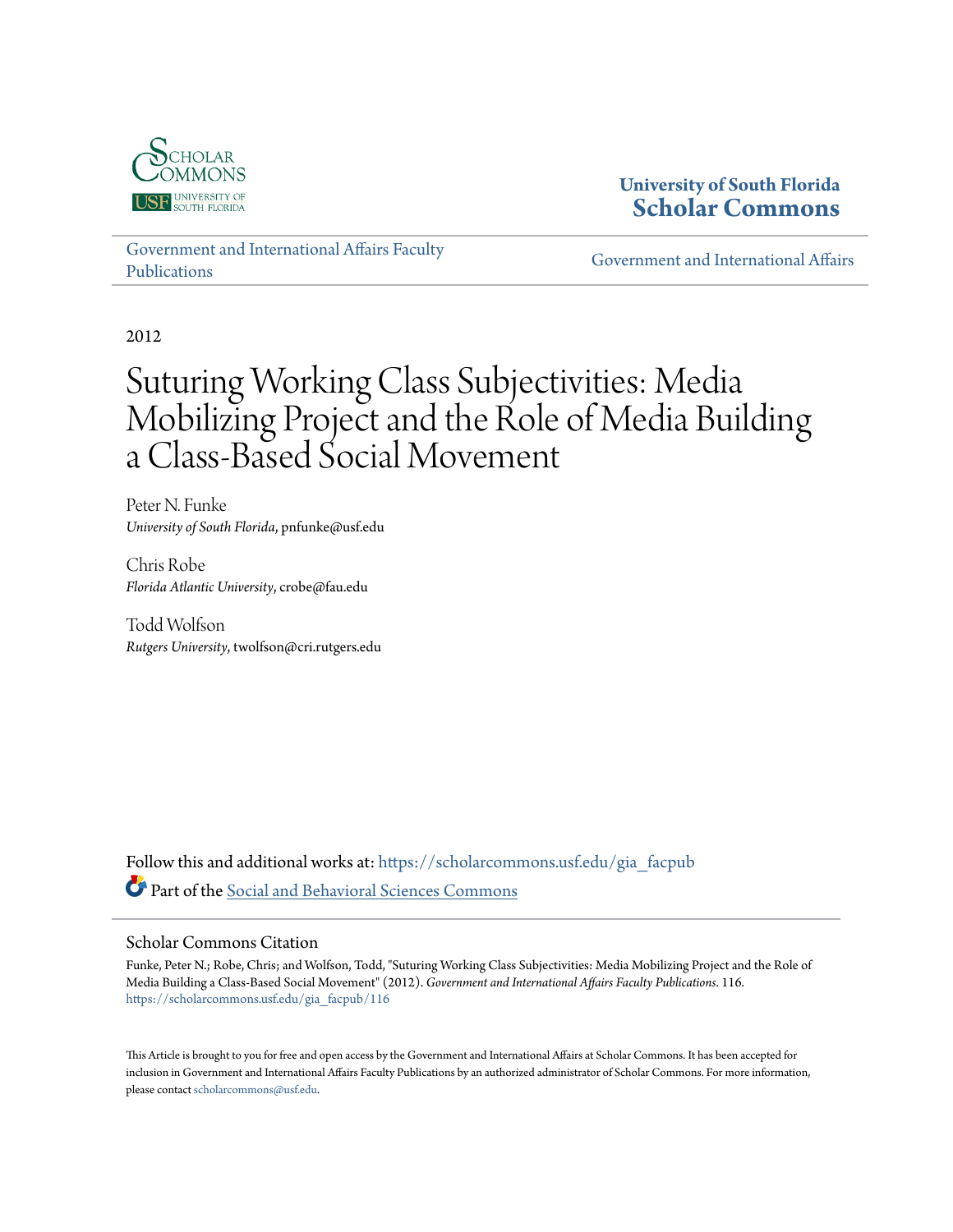

# **Suturing Working Class Subjectivities: Media Mobilizing Project and the Role of Media Building a Class-Based Social Movement**

Peter N. Funke\*, Chris Robe\*\*, and Todd Wolfson\*\*\*<sup>1</sup>

*\* Department of Government and International Affairs, University of South Florida, Tampa, FL, USA, pnfunke@usf.edu, http://gia.usf.edu/faculty/pfunke/*

*\*\* School of Communication and Multimedia Studies, Florida Atlantic University, Boca Raton, FL, USA, crobe@fau.edu, http://www.fau.edu/scms/robe.php*

*\*\*\* Department of Journalism and Media Studies, Rutgers University, New Brunswick, NJ, USA, twolfson@rci.rutgers.edu, http://comminfo.rutgers.edu/directory/twolfson/index.html*

**Abstract:** Due to the increasingly atomized, isolated nature of social life, as well as the apparent splintering of the working class under neoliberal capitalism, media serve a pivotal infrastructural function for generating the necessary commonality between the fractured sectors of the contemporary working class. This article ethnographically and textually examines how the media driven practices of the Philadelphia-based Media Mobilizing Project helps collectively suture fragmented groups of workers into a class formation that begins to resist and challenge the hegemony of neoliberal practices. As our detailed analysis of MMP's 2007 to 2009 montage reels show, MMP videos serve the primary purpose of fostering class alliances not only through their viewing, but also, and perhaps more importantly, through their making. As such, we do not consider media in general and the MMP videos in particular as an endpoint unto themselves, but instead as catalysts for further organization building and the renewed suturing of the multiple components of what we understand as a contemporary urban working class. Through a host of old and new media platforms (radio, video, web) MMP works with different segments of the neoliberal working class, such as immigrants, urban youth, and low-wage workers, to create a class identity at the local and regional level.

**Keywords:** Capitalism, Class Formation, Media, Social Movements, Suture

**"From the** beginning, we very deliberately were about creating a new identity through this process. The work of montage is important for this new possibility of subjectivities" (Shivaani Selvaraj, Media Mobilizing Project Co-founder).

## **1. Introduction**

There is growing consensus across the social sciences that the last thirty years have borne witness to seismic shifts in the configuration of the global economic order. Characterized as a transformation from fordism to flexism (Harvey 1990), this new system is differentiated by the speed and mobility of capital, goods, people and ideas. The fluidity of both objects and ideas has led to varied forms of analysis—including rescaling notions of state power, remapping forms of sovereignty and reconfiguring modes of subjectivity. At the same time, there has been a significant lack of attention to the way these structural shifts have impacted the category of class as well as the intersections of class identity and new communication technologies.

In this article we investigate the role that media and communications play for the construction of contemporary class-based social movements. We ethnographically and textually examine the media driven practices of the Media Mobilizing Project (MMP). MMP is both an organization devoted to creating a community-based media infrastructure and it is a network of organizations across the Philadelphia region that aims to "build a movement to end poverty led by the poor and working class, united across color lines" (MMP 2010). The central tactic of MMP is to utilize media (radio, video, web) as the "nervous system" that conjoins and sutures people across the region into new class-based subjectivities.

MMP serves the two primary goals that John Downing identifies as comprising radical media: "a) to express opposition vertically from subordinate quarters directly at the power structure and against its behavior; b) to build support, solidarity, and networking laterally against policies or even against the very survival of the power structure" (Dowing 2001, xi). While MMP critiques reactionary aspects of commercial media's unsympathetic portraits of working-class concerns, the central aim of MMP is to foster solidarity among working-class people through media production that al-

 $<sup>1</sup>$  This article was written collaboratively by the three authors: there is no first author. The authors' names therefore ap-</sup> pear in alphabetical order.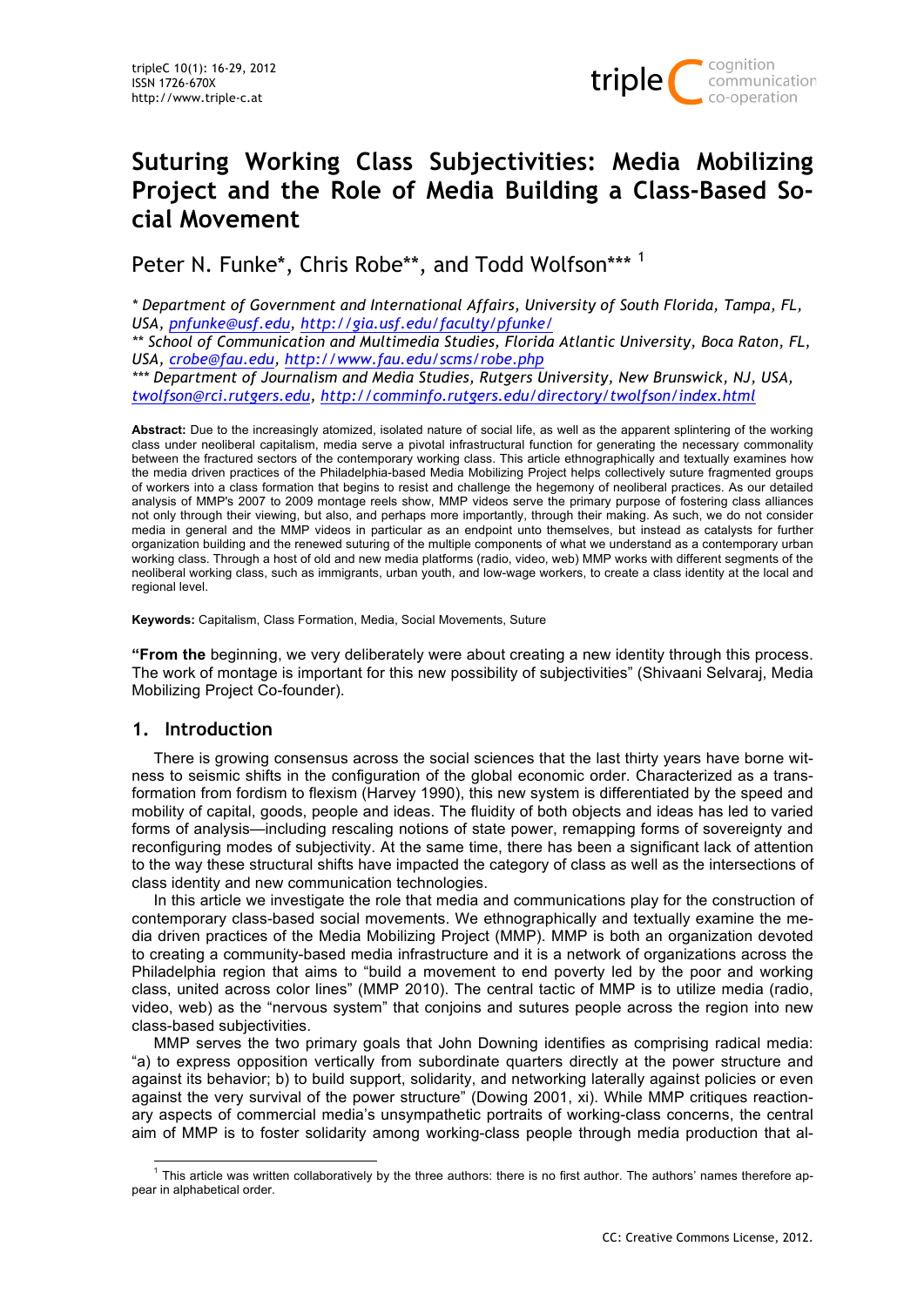lows them to share stories, to feel empowered to produce their own media and to collectively mobilize in an effort to build a larger movement.

In the following, we explore the ways in which media is used in generating class-based identities in an effort to reinsert and re-examine socio-economic class in an era of growing economic inequality. The widespread assumption is that we are living in a moment of broad social change (economic, technological, political, cultural) in which old forms of collective identity have disappeared. As such, concepts of class and class identity are considered a bygone logic of the industrial era, which has given way to more fluid, hybrid forms of collective identity revolving around more visible signifiers such as ethnicity and gender. While it is vital to understand these forms of collective identity, socio-economic class as a prism through which life is experienced has hardly vanished. We build on scholars that have argued for a new concept of class in the era of neoliberal capitalism (Hardt and Negri 2004, Wacquant 2007), and in this article we begin to theorize on the central role of media in re-forging a contemporary working class identity within this context.

After presenting our theoretical framework and introducing the concept of "media-suturing" as integral to an understanding of movement-based class formation, we introduce the Media Mobilizing Project (MMP) and its media practices. Following this we ethnographically and textually examine the ways in which MMP attempts to suture the different segments of the contemporary working class (i.e. immigrants, urban youth, low-wage workers) into a primarily class-based formation. As such, this article pays particular attention to MMP's organizational practices, their cultural mode of producing media, and the media texts themselves. As our detailed analysis of MMP's 2007 to 2009 montage reels show, MMP videos serve the primary purpose of fostering class alliances not only through their viewing, but also, and perhaps more importantly, through their making. As such, we do not consider media in general and the MMP videos in particular as an endpoint unto themselves, but instead as catalysts for further organization building and the renewed suturing of the multiple components of what we understand as a contemporary urban working class. Along these lines, both the media texts and production process of MMP bring to the fore, what we see as the elevated infrastructural dimension that media plays in class formation. As Nick Couldry asserts, "in considering possible sites of resistance to media power, we must look not only at the distribution of economic and organizational resources and at contests over specific media representations of reality, but also at the sites from which alternative general frames for understanding social reality are offered" (Couldry 2003, 41). Therefore, this essay emphasizes the physical spaces that assist MMP in producing a more coherent class-based identity.

Through this research we provide a particular example of how media practices are used by poor and working people to suture class identity. Within a host of old and new media platforms (radio, video, web) MMP works with different segments of the neoliberal working class, such as immigrants, urban youth, and low-wage workers, to create a class identity at the local and regional level. This is not to say that media-making alone allows for a unified class-based identity to form. Clearly, as we emphasize throughout the essay, collective action and protest, theoretical analysis and historical understanding, informal discussions and a central location remain important determinants for working-class movements to coalesce. But, within a highly fragmented and precarious neoliberal age, media-making serves as a central function in fostering and/or intersecting with the aforementioned activities. To gain analytic purchase of media-based movement building in general and MMP's media practices and videos in particular, we first discuss our concept of class in the age of neoliberal capitalism and then re-visit the cinematic concept of suture.

#### **2. Communication and Contemporary Class Formation**

In this article we make an argument for the fundamental role of communication generally, and new and old media tools specifically, for forging class identity in the age of neoliberal capitalism. This contention is based on a few specific insights about the intersection of capitalism, class and technology. The first point is that class-consciousness emerges out of a dialectical relationship between objective and subjective conditions. This was first argued by Karl Marx in The Poverty of Philosophy (1992), when he maintained that while class emerges within the context of objective socio-economic and political structures, it is through class struggle that a class becomes united and transforms from a class in itself to a class for itself.

Georg Lukacs (1972) and EP Thompson (1966) picked up on this current in Marx's thinking as they both argued for a dialectical approach to class formation. For instance, in Thompson's seminal study The Making of the English Working Class, he echoed Marx, arguing: "Classes arise because men and women, in determinative productive relations, identify their antagonistic interests, and come to struggle, to think and to value in class ways: thus the process of class formation is a process of self-making, although under conditions which are 'given'" (Thompson 1978, 106-107).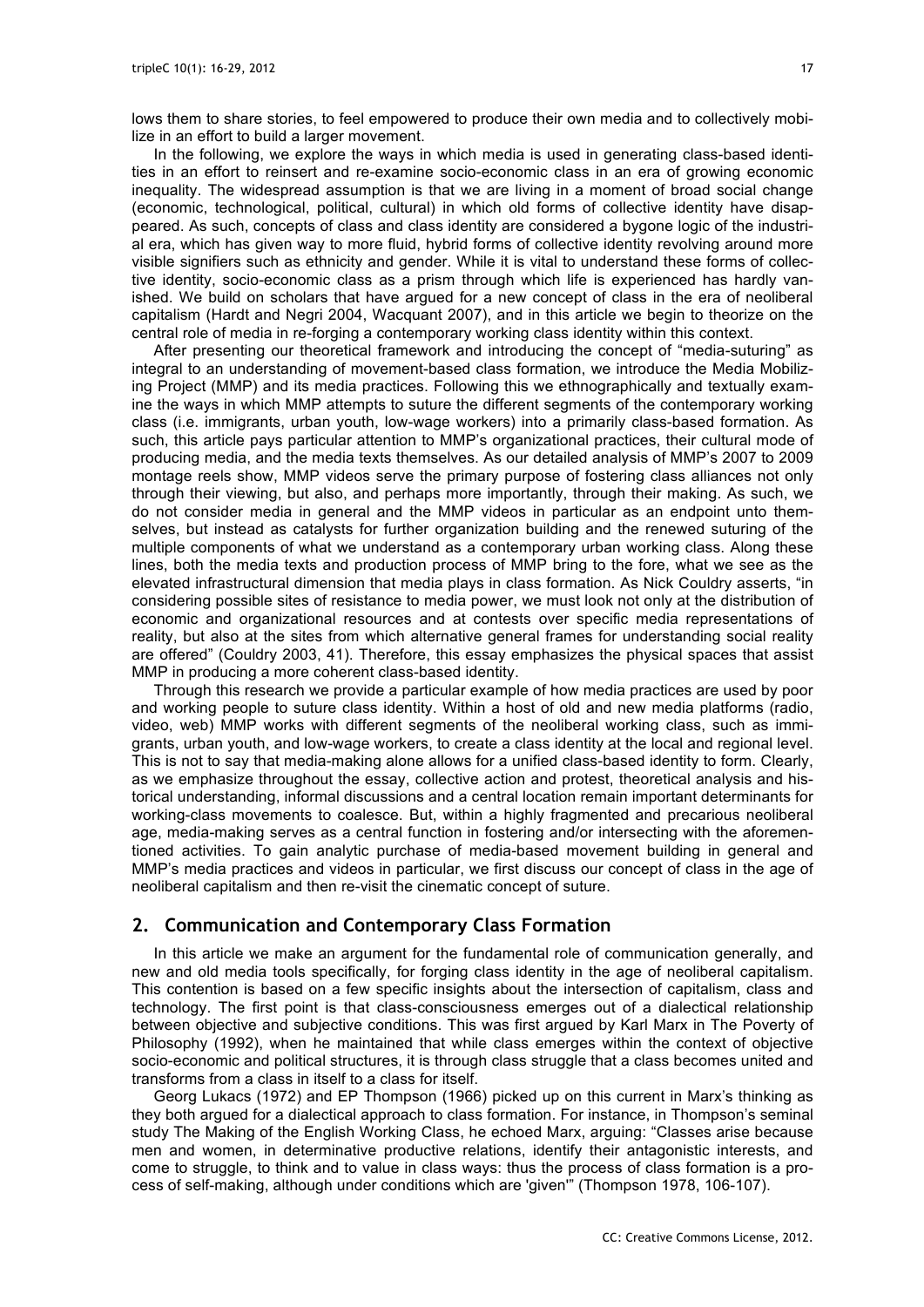Informed by these dialectical conceptions of class formation, in this essay we see classconsciousness as something that emerges through structured processes. By this we mean that while people's structurally determined objective conditions (here neoliberal capitalism) are key to creating a set of shared social circumstances (precarious working situations, over-stretched bank accounts, debt, dependence on underperforming public schools, etc.), it is through a set of collectivizing processes such as struggle and communication, that classes of people recognize these common conditions and, consequently, recognize their shared interest in change and their role as a historical agent.

The second insight that informs this article is that capitalism is a historical and dynamic phenomenon, changing over time and space. Across the last forty years, the deregulation, privatization and liberalization processes of capitalism (Harvey 1990 and 2005) have expanded and deepened the reach of a neoliberal logic, forging a global division of labor while penetrating into what were once public sectors of society such as education and health care. These shifts towards neoliberal capitalism or what autonomists call the "social factory" (Tronti 1966) or the "factory without walls" (Negri 1989) have had material outcomes, changing the nature of the urban United States working class from industrial workers to a broad new class of workers that include service sector workers, creative workers, the traditional industrial proletariat, students and the un and underemployed amongst others (Fuchs 2010). A further characteristic of this new working class is their political isolation and demobilization (Goode and Maskovsky 2002, Sites 2007). In this sense the neoliberal working class is thus both expanding as new parts of the population are coming under the capitalist profit logic, as well as fragmenting, as the this new class formation is more isolated than the industrial proletariat.

This transformation in the nature of the working class brings forth new questions regarding the process of class formation. We argue that given their atomized and isolated societal positioning, the neoliberal working class faces a more challenging prospect of generating relations than previous periods, and thus demand a different and arguably more complex process of constructing class identity. Along these lines the central problematic of this essay is to begin to outline some of the emergent dynamics among the various splintered sectors of the neoliberal working class, to discover what Hardt and Negri call "the common" in order to "communicate and act together" (Hard and Negri, 2004: xv) – to establish and maintain a class identity? In the rest of the article we argue that communication emerges as one critical vehicle through which class formation takes place in contemporary society. Moreover, as we argue elsewhere (authors, forthcoming) communication plays an elevated role in contemporary class formation because of the isolated fragmented nature of the working class.

# **3. The Socialized Suture: Rewriting a Cinematic Concept**

Suture theory emerged as one of film studies' central theoretical concepts throughout the 1970s as it incorporated elements of French post-structuralism into its framework. Although this general theoretical turn yielded many methodological and conceptual insights, it nonetheless disparaged the study of documentary and activist cinema as a hopelessly naïve endeavor that bolstered the supposedly uncritical acceptance of cinematic "realism" that such filmmaking endorsed. This reductive conceptualization of "realism" led to dire consequences for the discipline, delaying any sustained development of documentary film theory until the late 1980s and jettisoning most analysis of media activism to communication studies.

We, however, would like to redeploy suture in a more collective and materialist direction that can bridge the divide between the formalist concerns of 1970s film theory and the media-making practices of a contemporary movement building coalition, the Media Mobilizing Project (MMP). Although the debates concerning suture remain far too complex to address here, we want to quickly stress its origins within cinema studies. Based off of Jacques-Alain Miller's development of the Lacanian concept, English-speaking film theorists like Kaja Silverman, Stephen Heath, Laura Mulvey, and Collin MacCabe appropriated it to provide ideological analysis of narrative cinema. As Stephen Heath explains, "Ideological representation depends on [suture] […] this 'initial' production of the subject in the symbolic […]" (Heath 1981, 14). More importantly, "the cinematographic apparatus itself is nothing but an operation of suture." (Heath 1981, 14)

Hundreds of articles soon followed concerning the ways in which narrative cinematic conventions either successfully and/or unsuccessfully sutured viewing subjects into the ruling ideology. Most analysis remained decidedly formal, focused determinedly on the cinematic object while remaining trenchantly indifferent to production, distribution, reception, and consumption practices. Even within these limits, cinema studies honed its close-analysis of cinematic forms while theorizing the complex modes of psychic identification that course through popular culture and cannot be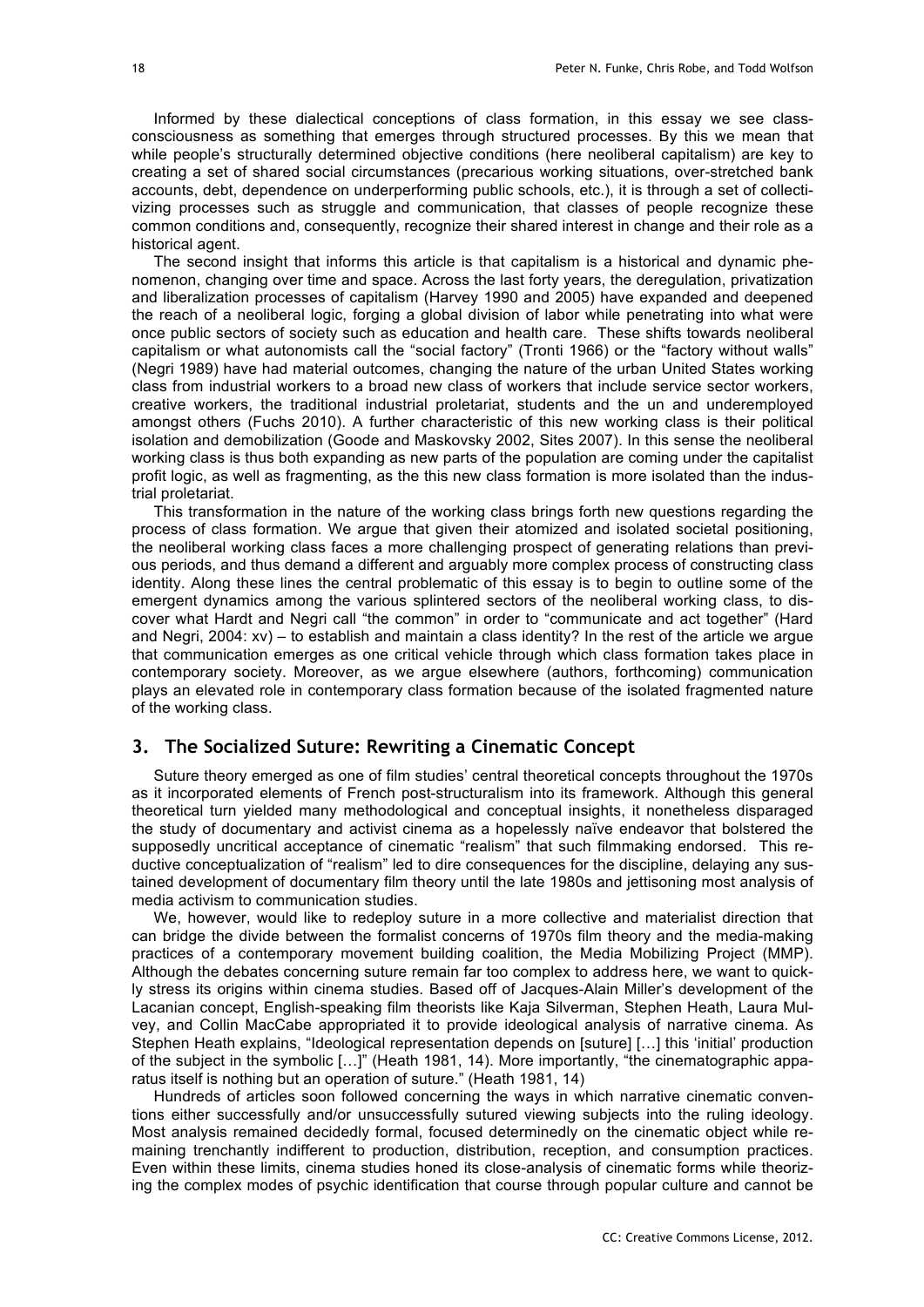simply reduced to "duping the public," the somewhat knee-jerk and psychically-simplistic concept that too many communication scholars invoke. Recognizing it's Althusserian inflected value in accounting for the complex psychic drives that interpellate individual subjects into ideology, we extend the concept of suture in more socialized and materialist directions by looking at how suturing operates across a community instead of focusing solely on the role of suturing in interpellating a singular subject. In this sense we redefine the concept of suture through analyzing the ways in which the Media Mobilizing Project utilizes video production to assist in collectively suturing fragmented groups of workers into a unified class formation that can begin to resist and challenge the hegemony of neo-liberalism. Our goal is not unlike Michael Renov's own desire to re-define suture in more collective directions when analyzing Newsreel films of the 1960s and early 1970s. Renov claims that the 1960s asserted a "new subjectivity [that] was most dramatically shaped and galvanized by the visual regime most conducive to the complex plays of projection, introjections, and identification—that is, cinema"(Renov 2004, 10). The proliferation of underground art and youth culture gestured towards "a culturewide effect of suture by discursive strategies such as the use of the first person plural, the recovery of certain avatars of revolutionary struggle by an act of joyful historical revisionism, or by an emphatic reiteration of shared gesture or bodily linkage—the embrace of arms, the raised fist of solidarity" (Renov 2004, 15).

Although the present cannot be conflated with the 1960s, we would like to argue that the global justice movements of the 1990s and 2000s in response to the hegemony of neoliberalism have also produced a new subjectivity. The Media Mobilizing Project represents both an outgrowth of this new subjectivity, as well as a revision of it. As a result, we want to investigate the ways in which the Media Mobilizing Project both locally and globally, both formally and materially attempts to suture this new subjectivity into a primarily class-based formation.

The symbolic importance of the ways in which media production alters people's everyday lives has been well-documented by Clemencia Rodriguez. She notes how citizen's media allows for "opening social spaces for dialogue and participation, breaking individuals' isolation, encouraging creativity and imagination, redefining shared social languages and symbols, and demystifying the mass media" (Rodriquez 2001, 63-64). This article develops upon this insight by investigating how the psychic mechanisms of suture provide for such collective transformations to occur. As Michael Renov notes, "The notion of desire developed in psychoanalytic theory is a crucial and generally neglected component of documentary spectatorship that deserves our careful consideration." (Renov 2004, 96) MMP provides a concrete example of the ways in which one contemporary organization's digital video production fosters collective identification through production and exhibition practices, as well as formally.

## **4. MMP and Media-Making**

Generally speaking, the Media Mobilizing Project has been influenced most directly by the poor people's organizing that stretches back to the 1960s and the Indymedia movement of the 2000s and to a lesser degree the Media and Democracy movement, which developed in the 2000s. Existing at the nexus of independent media making and antipoverty organizing, MMP builds and goes beyond these traditions. Through sharing technological skills with disadvantaged groups, using media production, screening, and analysis to draw together diverse working-class organizations, and presenting the stories of the working poor that commercial media regularly neglected, MMP seeks to use media to conjoin the often isolated groups and their struggles. Furthermore, it attempts to make all aspects of media production available to people who lack professional training and the necessary time and money to engage in commercial media-making. MMP, in other words, challenges the traditional mode of media production. As a result, as Chris Alton observes, it is this type of media-work "with respect to the relations of production that gives it its power and enables it avoid recuperation by the mere duplication of its ideas" (Atton 2002, 18).

MMP's primary mission is thus to foster collective organizing both within singular groups, like taxi drivers, hotel workers or high school students, and across them in an effort to build a larger shared movement. The crafting of stories and suturing of collective working-class identities through video, audio, and written word serves as a central vehicle in such organizing. On the basis of the increasingly isolating and alienating nature of work under neoliberal capitalism in general and in the service sector in particular, MMP provides a venue that can help re-connect these workers with one another, a point which converges with other research on service sector workers (Liu 2004). Ronald Blount, a member of MMP and president of the Philadelphia-based Taxi Workers Alliance, observes the positive impact that media-making has had in countering the alienating work of cab driving: "It is one of the most isolated occupations you can do. You are competing against other drivers for fare money. You are in a cab 16 hours a day. This media-making has started to break-down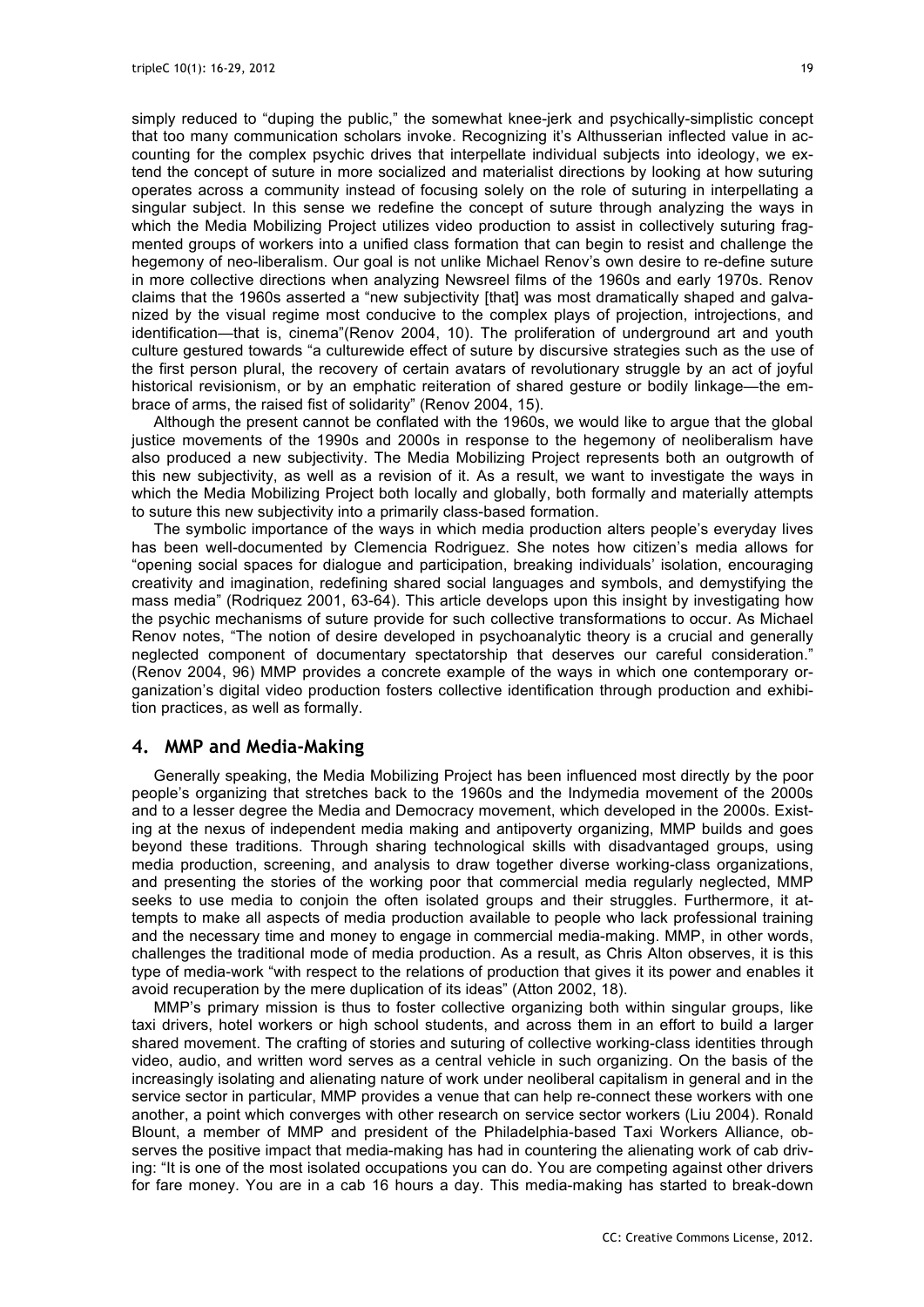these barriers. Cab drivers are starting to see themselves as a class instead of as individuals struggling against each other" (Blount 2010). This coincides with MMP's mission as articulated by Rebekah Scotland, who works as MMP's lead video organizer: "One individual working on something doesn't draw him or her closer to the work that we are doing. It is about the collective experience of organizing the work. The people who are involved with it are coming from different backgrounds, coming across various sectors. As a result, we get a sense of where other people are coming from, a sense of other perspectives" (Scotland 2010).

As Ronald Blount and Rebekah Scotland exemplify, MMP seeks to suture new collective subjectivities and class formations in relation to the material realities of its constituencies. Using media to relate and converge the atomized sectors of the neoliberal working class, MMP seeks to construct class identity through various media practices. Elsewhere (Funke and Wolfson, forthcoming) we have called this approach a model of concentric practices. These concentric practices provide us with a conceptual framework of how contemporary class formation occurs through the use of media and communications in a neoliberalizing city such as Philadelphia. We see this complex of interrelated dynamics as illustrative of the process of thickening and converging that occurs across the atomized and fractured contemporary working class through media and communication. More specifically, MMP's concentric practices can heuristically be analyzed along three overlapping practices, which aim to suture a "common" among the different fragments of the working class: communicative spaces, narrative practices and shared struggles. Simply and somewhat schematically put, communicative spaces lay the groundwork for bringing people together in the "same room," for starting to share experiences, for providing the necessary knowledge of the technical tools of our time as well as for generating the necessary analytic skills. Narrative practices then "channel" the beginnings of communality as well as the skills built through communicative spaces, framing and directing them to then lead into shared struggles based on the realization of a shared class identity.' Put differently, shared class identity and struggles develop through a chain of media sutured and interlinked concentric practices, from generating trust and certain understanding of commonality at face-to-face encounters, to analyzing mass media's bias and creating alternatives messages to mobilizing and organizing in shared struggles. These three suturing dimensions we conceptualize as concentric practices with one inside the other. As a heuristic device, the communicative spaces would then describe the shared center, a necessary part for the narrative practices. Both the communicative spaces and narrative practices would then be necessary (but not sufficient) to constitute and generate the third practice of shared struggles. Put differently, shared MMP struggles need common narrative practices, and both rely on communicative spaces, describing a concentric relationship between the three practices.

After illustrating suturing processes in the aforementioned Communicative Spaces we will focus specifically on Narrative Practices. As the then following textual analysis of MMP's media making shows, Narrative Practices necessarily overlap with the Communicative Spaces and Shared Struggles in the formation of class identity. Narrative practices such as MMP's video reels are thus not merely endpoints in themselves, but catalysts for further organization building and sustained processes of class formation.

#### **5. Communicative Spaces**

Providing what we call communicative spaces, where various fragmented groups of the workforce can simply meet and exchange stories, remains an important facet in initiating class solidarity. At communicative spaces, which are the face-to-face trainings, media screenings, community dinners and other collective moments, people are brought together in an effort to "build community." Rebekah notes, "We need to start with a space where there is conversation and discussion so people can provide their stories. Most of our conversations are not about the technical side of filmmaking, but about the story and what and who we are trying to connect with. Then we are all learning in the process" (Scotland 2010). Thomas Robinson, president of the Philadelphia Security Officer's Union (PSOU), marks the profound impact a collective space had upon his thinking: "At first, we were submerged in our own struggles and our own issues. We didn't realize so many other sectors of the workforce were going through what we did. Not until you have these spaces and draw these groups together. It is almost like they are speaking directly to you. They don't know you. I don't know them, yet they have the same feelings that you are feeling, the same thoughts that you are having. You are no longer alone in these types of situations" (Robinson 2010).

This physical space provides a main location where the suturing of identity across the fragmented sectors of the working-class begins and is sustained since organizing, studying, outreach, and media-production all converge there. As Ronald Blount succinctly summarizes: "There is always a mixture of study, media-making, and outreaching with other people." Media-making be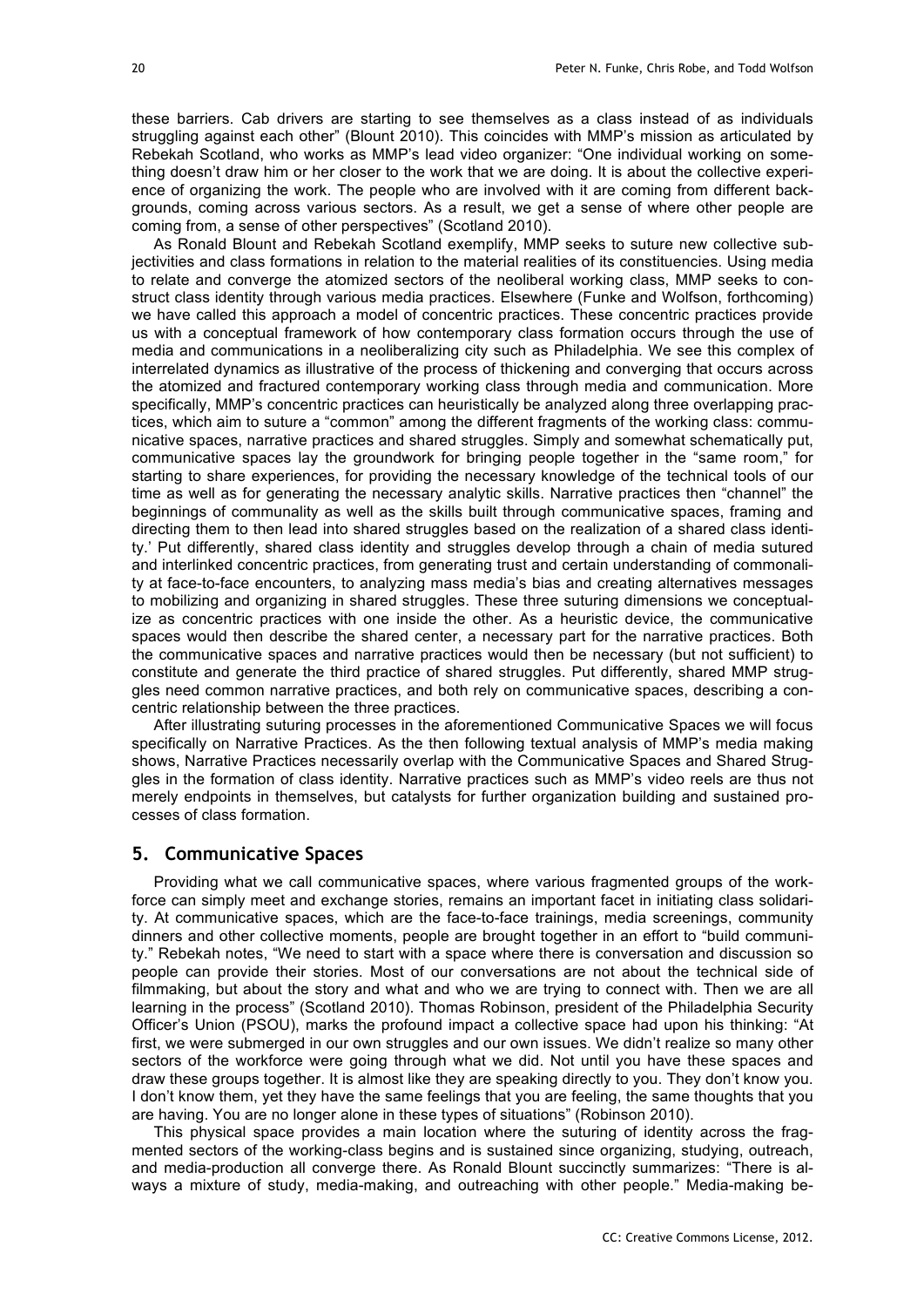comes intimately linked to collective discussion. Adding to Ron's summary, Bryan Mercer, MMP's Digital Inclusion Organizer insists that filmmaking "is both conceiving how the story should be structured, which is done collectively through meetings, and the physical editing it together" (Mercer 2010). The conceptualizing of the story, which leads to cross-identification between workers, is seen as a core aspect of media-making.

This emphasis on space becomes an important reminder that one must always remain aware of how shifting and developing organizational practices and structures affect the types of media produced. Film historian David James (1996) explains how "every work of art expresses the social uses it serves, and works that do not directly serve capital articulate in one way or another their position in respect to capitalist culture generally. All works thus contain within them the stories of the mode of their productions" (James 1996, 15) For MMP, the videos that we will be investigating serve the primary purpose of fostering class alliances not only through their viewing, but also, and perhaps more importantly, through the making of them. The videos and their production practices give voice to working-class hopes, desires, and frustrations in response to a neoliberal regime that seems at best indifferent to their needs, if not directly opposed to them—all the while attempting to interweave these multiple insights into unified class alliance and narrative that can yield further collective action. As film scholar Faye Ginsburg observes, alternative media productions not only create innovative works and critical frameworks, but also produce new "social relations […] through practice, that can change the ways we understand media and its relationships to the circulation of culture and more generally in the twenty-first century" (Ginsburg 2008, 303-304). As a result, we must not present the videos as an endpoint unto themselves, but instead as catalysts for further organization building and the renewed suturing of class alliances.

Not surprisingly, then, another central component of media-making is skills-sharing, which usually takes the form of classes held once or twice a week over a few month period. Although learning the equipment occupies a certain amount of time, media literacy proves a crucial element for working-class students. Thomas candidly observes, "I was very ignorant of how mainstream media portrays most stories. I didn't understand the need for independent media. I was one of those people who read a newspaper every single day. I thought I was informed. But you realize that I wasn't as informed as I thought so" (Robinson 2010). Ronald Blount adds, "I didn't understand the importance of one word having a meaning, a certain phrase having a meaning […] For example, sometimes the commercial press would do a story on us. Personally, the story sounds okay. But then we would meet collectively and start looking at it and realize, 'they are sending a negative message about us" (Blount 2010).

Completing their own films, as Thomas did in creating a seven-minute documentary on flashmobs in Philadelphia, or collective films, as Ronald did concerning the Taxi Workers, leads to a newly found pride, confidence, and ultimately power. First of all, the members discover their own voice. As Thomas asserted, "Four or five years ago, I wouldn't be able to speak to you on the phone. I would be afraid of who I am talking to, who is going to read the publication. I would be worried about the backlash. I am a different person. I have the strength and courage to tell our story over and over again. We know we are right in doing it" (Robinson 2010). In turn, the MMP facilitated processes led the groups involved to gain more power through greater clarity and a shared sense of mission, ultimately forcing power structures to listen and respond. Ronald Blount asserts that the Taxi Workers can now get things done with just a phone call rather than a protest: "We can just make a phone call if someone is harassing us at the airport, and then it stops. Or if parking authority places tickets on our windows without being visible, it can just stop. Last week we went to the independent regulatory review commission to see what is good and what is legal. Five years ago they would have said, 'You have to follow these guidelines and that's that.' Now they gave us a power-point presentation and addressed us personally. It has taken our organization to a new level" (Robinson 2010).

The videos produced by MMP members serve multiple purposes. Some, like the Taxi Workers videos, are geared towards gaining public support for their causes. Alternatively, the early videos by and about the Philadelphia security officers were aimed at helping them build their membership, as part of a drive towards unionization. The Head Start video Hope in Hard Times, on the other hand, was made while the national Head Start program was being reviewed for federal funding. The video was aimed at showing the importance of local Head Starts in their communities as well as the important leadership of people living in poverty in directing Head Starts through policy councils. This video then was targeted towards members of the US Congress with Pennsylvania Head Start burning 600 copies and making sure every member of the US Senate and Congress received a copy prior to the vote for refunding the national Head Start program. But what all the videos and their production practices reveal is how growing collective power accompanies a sense of personal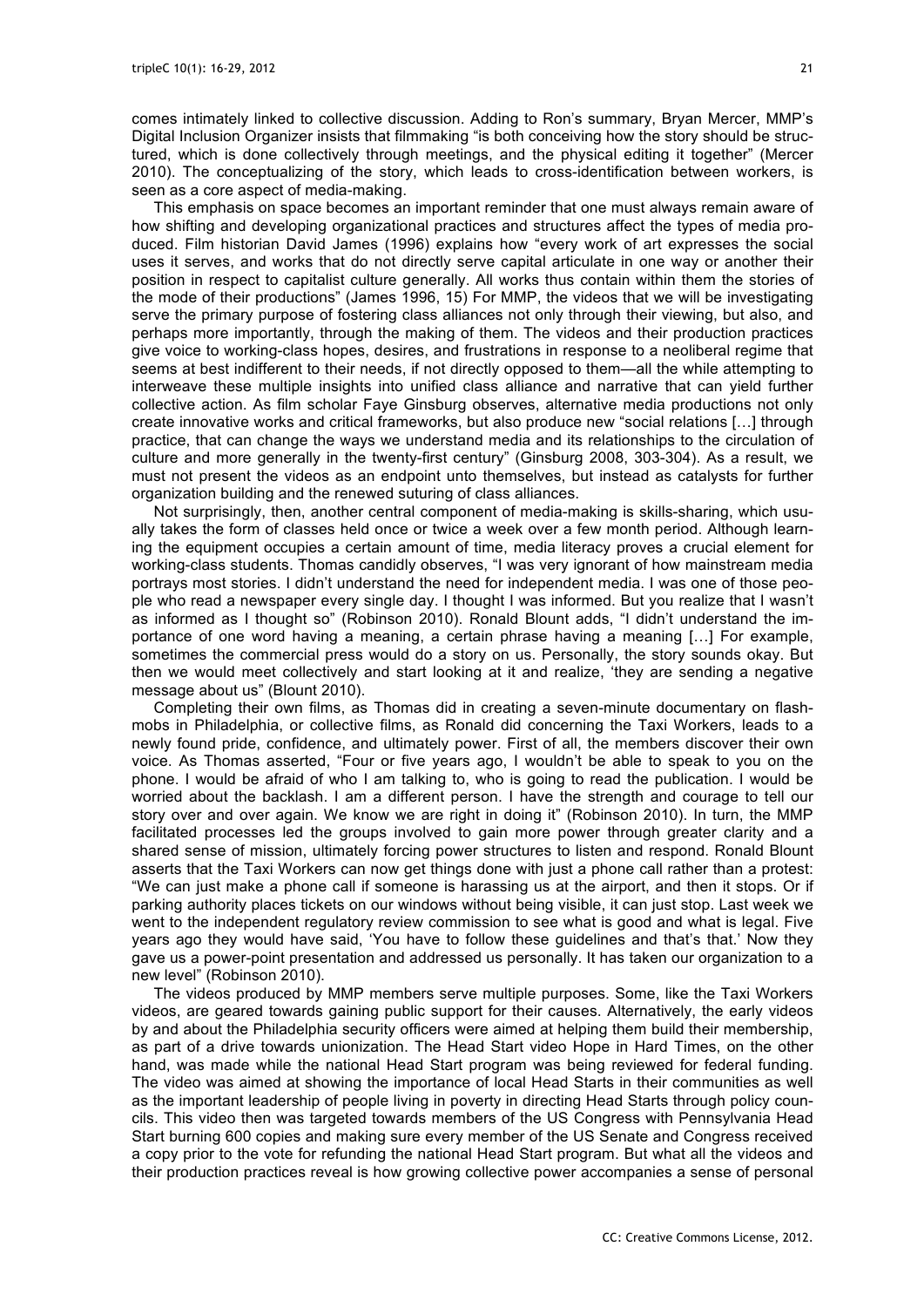growth and empowerment. Psychic transformation, in other words, is an integral part of developing collective action, emphasizing the need for a psychoanalytic understanding of such processes, which suture theory in part provides.

#### **6. Narrative Practices**

For the remainder of this essay, we want to focus on MMP Narrative Practices. Narrative Practices describe the processes of "channeling" the beginnings of communality as well as the skills built through communicative spaces, to produce a common understanding of struggle and class identity. As such, MMP media makers aim to craft messages that place different segments of the fragmented working class in a shared frame, to illustrate commonalities between these splintered and atomized sectors and to ultimately generate a class based identity. As such, MMP media texts seek to link, for instance, first generation Haitian cab drivers, to African-American urban youth and working class white nurses. In the following section we focus on the 2007, 2008, and 2009 end-ofthe-year montage reels that MMP produced for its membership dinner held every December, which brings together roughly 150 lead organizers and movement builders from MMP's constitutive groups and movements. We do this for two primary reasons: First, the clip reels dramatically reveal the changes in aesthetic form and focus that accompany MMP's organizational growth. They expose the traces of MMP's ever-developing organizational structure in both their assembly and the overall quality of the videos that they incorporate. Furthermore, they strikingly encapsulate the commonalities that unite the yearly productions, as well as expose the aesthetic developments and changes in perspective between years, which the analysis of a few individual videos cannot achieve as efficiently. Second, the montages palpably address the tensions created as MMP attempts to suture various working-class struggles within a more unified class narrative. As Bryan Mercer notes, there is a strategic difficulty in that MMP attempts to confront two related but different goals: "trying to knit people together around a number of issues or finding an issue that stands out as a universal issue for everyone." Members of MMP fully recognize this difficult, if not impossible task. Shivaani Selvaraj, a founding member of MMP, relates that the organization "is a constantly not complete project. A part of the tension is the gap between the imagination and reality. There is this imagination of the ideal and the reality of existent conditions" (Selvaraj 2010). So, in many ways, the MMP montages utilize the actually existing video-documented struggles of the year to hint at what a more substantive class alliance of the future might look like.

#### **7. MMP Montage Reels and Dinner**

The need for the end-of-the-year montage reels became apparent from the beginning of MMP's formation. Shivaani states, "We very deliberately understood that these people have never come together in the same room. We have a division of labor of different people supporting these coalitions. We were using media for that reason. Of course, we were going to make a montage. There is no other way to do it. After many years of organizing experience, you have to represent all the players. From the beginning, we very deliberately were about creating a new identity through this process. The work of montage is important for this new possibility of subjectivities" (Selvaraj 2010).

The December dinner gathers together all the coalitions involved with MMP to celebrate their work and screen the year-end montage reel. Ronald Blount recounts, "We get to sit down and see little clips of what we have done. It is inspiring to keep moving forward. It is like checking your blood pressure to keep moving forward, and the food is great" (Blount 2010). Similarly, Thomas Robinson observes, "We pledge to one another that 'I am here to support you.' It is the only way we can move forward. We can reflect on work that we did and the agenda on how to move forward and how to be better with what we are doing" (Robinson 2010).

Additionally, other interested affiliations are invited to the dinner. Ron enumerates, "We have little fun games, little ice-breakers to make them comfortable. We see the montage and go over a little bit of what we have done. A lot of people are curious to see what is going on" (Blount 2010). Thomas adds, "They come into the room and get talking with people and realize that I am going through the same thing as them. 'I would love to know how you guys went through that.' And you build those relationships, and it builds the network year after year and produces new leaders" (Robinson 2010).

Already it is apparent from MMP members' accounts that the montage reels serve as mobilizing tools for new members and catalysts for theorizing through future strategies by long-term members. This is an important reminder before going into the close-analysis of the montage reels that they serve multi-functional purposes that far exceed the ability of formal analysis alone. Yet, at the same time, formal analysis of the montage reels explores the types of visions made possible as the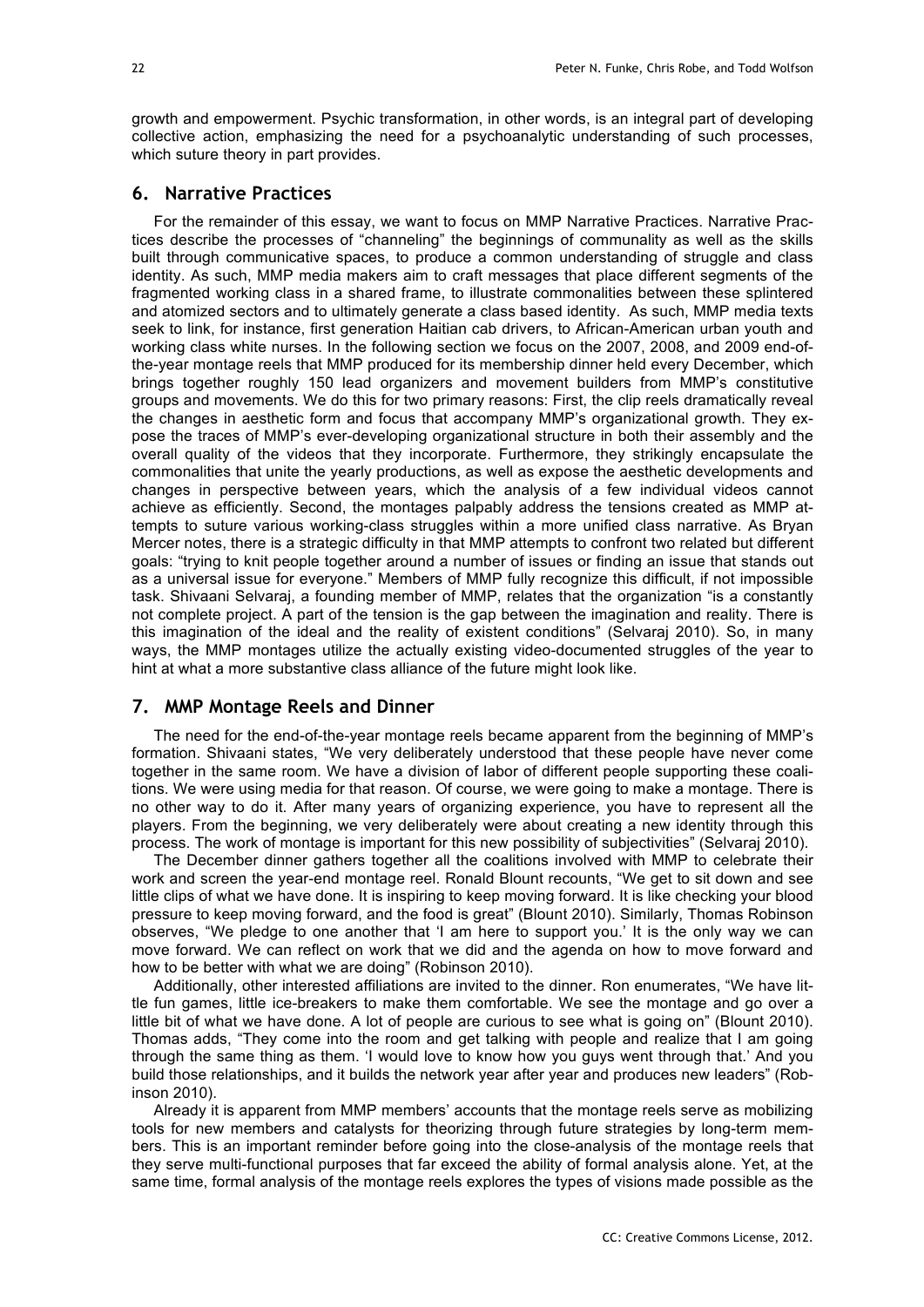organizational and media practices of MMP change from year to year. So we must keep these two realms in mind—the functional and the formal—when discussing the videos.

When MMP began its video production, there was no formal process in place. Instead, the work was done informally with the staff possessing little to no training. Shivaani Selvaraj admits, "I was shooting and training other people with no film training experience" (Selvaraj 2010). She further recalls the tremendous difficulty in getting the early videos produced: "I remember the nightmare of coordinating that. I am sure that we lost so much footage over the years. There was no system for so long. Uggggh, I don't even know how we did it. We had different people volunteering. We were still relying on our personal connections with people who had the time and the desire to be able to shoot and edit. We had to rely on someone who often didn't have formal training themselves." Rebekah Scotland concurs, "Around the time I started [in 2007] there were only a few volunteers. Video production was about building a list and having people you can call on who may or may not help out" (Selvaraj 2010).

At this early stage of MMP's career simply getting the videos finished took precedence over producing high-quality productions. This was explicitly discussed among its volunteers. As Shivaani recalls, "I don't think we ever really had a desire to make sexy media. We weren't trying to make high-end produced pieces. A lot of the times, I am remembering we had a lot of conversations about this, about how our initial use of media was about internal coherence. What does it do for members of a group to see themselves on screen? Just getting the experiences of telling the story was a main part of the thing. That surpassed and continues to surpass a criticism of aesthetic value" (Selvaraj). The need to quickly get members involved in video production and the validation of their voices by projecting their stories on-screen remained priorities in order to develop the organizational capacity of MMP, as well as act in a timely manner for the various struggles like the unionization of security officers and maintaining the funding for Head Start. This is in accord with documentary theorist Jane Gaines' (1999) observation that "radical filmmakers have historically used mimesis not only in the interests of conscious change but also in the service of making activists more active—of making them more like the moving bodies on the screen." (Gaines 1999, 93) The main exception with MMP, however, is that the organizers are the moving bodies on the screen. The videos further build upon already engaged organizers to form wider coalitions and conceptualize their struggles in a more holistic and global manner.

The 2007 montage recounts in roughly ten minutes the coalitions and causes that MMP assisted throughout the year: the Philadelphia Student Union's fight against privatization of the Philadelphia public schools, the refunding of Head Start, the unionization of security officers and hotel workers, taxi workers protesting dangerous work conditions, and the fight against gentrification—to name only a few. The series of videos are mainly shot and edited in a minimalist manner: handheld camera, long shots, and talking heads. They relate an urgent need to simply document the stories and struggles of poor and working people. Moreover, they bring these different struggles into conversation so that cab drivers see the connection between their fight and the fight of Head Start parents or high schools students. The underlying belief is that through seeing the commonality of struggle a larger network of struggles would begin to develop across the region. As the videos progress, a somewhat more elaborate structure begins to emerge. For example, the Head Start video offers some tracking shots through a SEPTA train window of the stark industrialized landscape of inner-city Philadelphia while individuals recount in voice-over living in poverty.

But for the most part the videos mainly serve as a means of delivery of their message with minimal concern for form. These limits, however, should not be underestimated. Hand-held interviewbased filmmaking has often served a key place in establishing identification in bourgeois documentary filmmaking. Yet unlike bourgeois documentary filmmaking that often casts common people as victims when looking at social problems and places authority mainly with experts and the filmmakers, MMP empowers every-day people. According to Elizabeth Cowie, bourgeois social problem documentaries must present people as "properly helpless, as well as voiceless, or at least voicing only their plight, their suffering, and must not make any overt demands for help. Nor should they be able to provide a sophisticated analysis of their circumstances and its causes" (Cowie 1999, 32). MMP's members, however, are studying and learning together, actively protesting in the street, demanding equality and respect, while often offering succinct analysis of their situations. For example, one member of Head Start's parent council offers a quick but accurate history of community involvement with it: "We must know our history, and know that forty years ago before we were here that there were other people fighting and making sure that there was shared governance with parents and a parent policy council. So we must continue to fight for that for the next forty years and beyond. And it will be the parents who will determine if we have shared governance. We have a great number of people to say that, 'Listen, we want to talk to the legislators and let them know that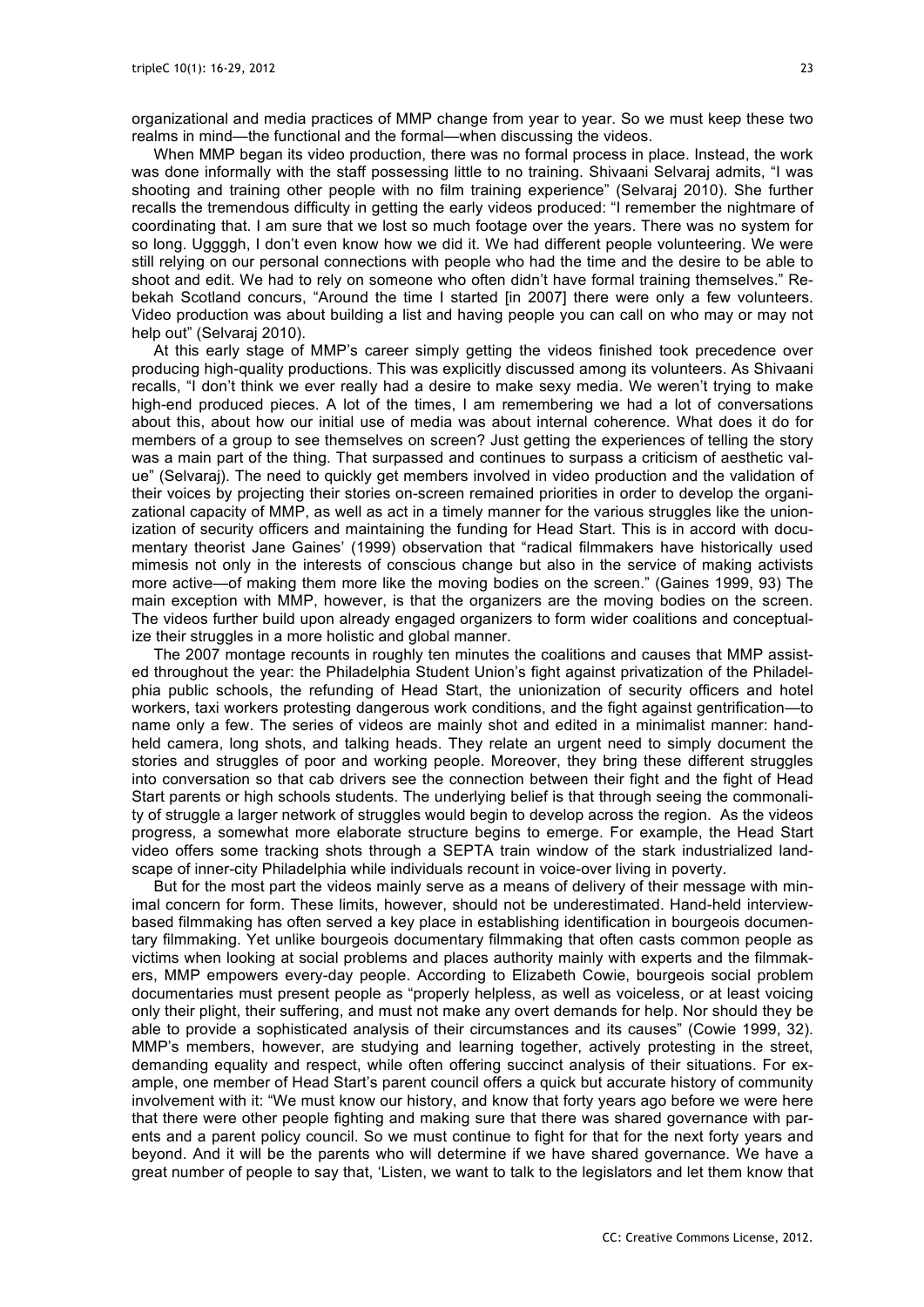Head Start works and that policy council works and that we continue to have this fight and we push for things because it is for the best of our children." So even within this rather simple form, the mere fact that MMP's members are crafting their own stories, shooting their own footage, and involved with editing counters commercial media's often disparaging view of the poor as helpless victims locked into a social context that they cannot even comprehend, let alone act against. The videos show them actively engaged in collective struggles, which are the natural results of their deliberation. Thought and action, as a result, become unified to reveal all the elements that comprise collective action.

Epitomizing the challenges of generating class forming Narrative Practices across the experiences of the isolated poor and working class constituencies, the 2007 montage largely fails to explain how these struggles are unified. At best, the montage brings the struggles physically within proximity of each other through editing, and the montage shows the struggle against forms of economic and political oppression as they are manifested across the city and region. As Rebekah Scotland observes, "You can't force something that can't be done on its own. We try to place these things together as best we can. But if the individual groups aren't doing it, then we can't do it. If they are fighting on individual fronts, then we can't make them identify with each other. The montage is our best to get at that unity that might not exist yet, even though they are fighting on a more narrow focus" (Scotland 2010).

Tellingly, the one moment of unity among coalitions occurs naturally at the end of the video when various groups like the Philadelphia Student Union, Jobs for Justice, hotel and healthcare workers, and taxi drivers join security officers in their fight against poor working conditions of Allied Barton. The theme of unity within the sequence is highlighted by the caption: "Building a Network," and is illustrative of what we call Shared Struggle in our concentric circle model. One activist from Jobs for Justice states: "We are here to show solidarity with the Allied Barton guards. Every service industry in the city: restaurant workers, hotel workers, the taxi drivers, all of us, we're being stepped on. And the only way that we're going to change that is if we all come together." While he speaks, we watch sequences of students and other groups marching in the street. The unity among workers is rather eloquently expressed through fluid camerawork and editing—as if form and content finally synch-up for the remaining minute-and-a-half of the video. The sequence provides a closing gesture of MMP's future ambitions to not only unify workers, but also produce more seamless video making.

By the time of the 2008 montage, MMP had grown to a network of eight organizations with between 50-100 members. Furthermore, with additional resources and a growing budget MMP was able to hire some full-time and part-time staff with more concrete media and video production skills. Along with the new staff MMP had also grown in prominence and this drew a more capable crowd of media-makers that wanted to volunteer within the MMP network. The combination of factors led the 2008 montage to have a more polished feel than the prior year's montage.

The 2008 montage frequently layers music with voice-overs, cuts in a more sophisticated and frequent manner, incorporates tripod shots with handheld footage, minimizes talking-heads with dynamic shots of coalitions organizing, speaking, and rallying, uses more professional quality video equipment that reduces the graininess that the prior year's montage exhibited, and adds Spanish subtitles. As a result, the montage is more dynamic. Much of the opening sequence takes place at an MMP leadership school held in the summer of 2008 at Villanova University outside of Philadelphia. During a three-day session over 100 leaders from the different groups within the MMP network converged to build relationships, study together and make a plan. The school played a central role in the 2008 montage.

Similar to the end of the 2007 montage, the video highlights the natural alliances among coalitions to suggest the emerging class alliance that MMP fosters. The video also ends with the collective spaces of rallies, conferences, and meetings to punctuate the frequency of these growing coalitions and an increasingly unified intra-working-class identity. As Rebekah notes, "The beginning and the end focus on these spaces and conversations where a lot of study has been going on. It closes on the leadership space in West Virginia where we speak together about a broader struggle. It is difficult to capture that because it is an internal conversation" (Scotland 2010). Although it might be difficult to capture that conversation, the editing of multiple voices intersecting with other images, once again, hints at a sense of fluidity, growth, and suturing of class subjectivity. The increase of images and voices of people speaking with one another from the 2007 montage to the 2008 one suggests the exponential strengthening of this new subjectivity.

Interestingly, the main section of the video organizes itself around media-specific projects that were produced through MMP Radio Network, Labor Justice Radio, and MMP video collaborations. As a result, the video explicitly evokes at its beginning and ending how media production assists in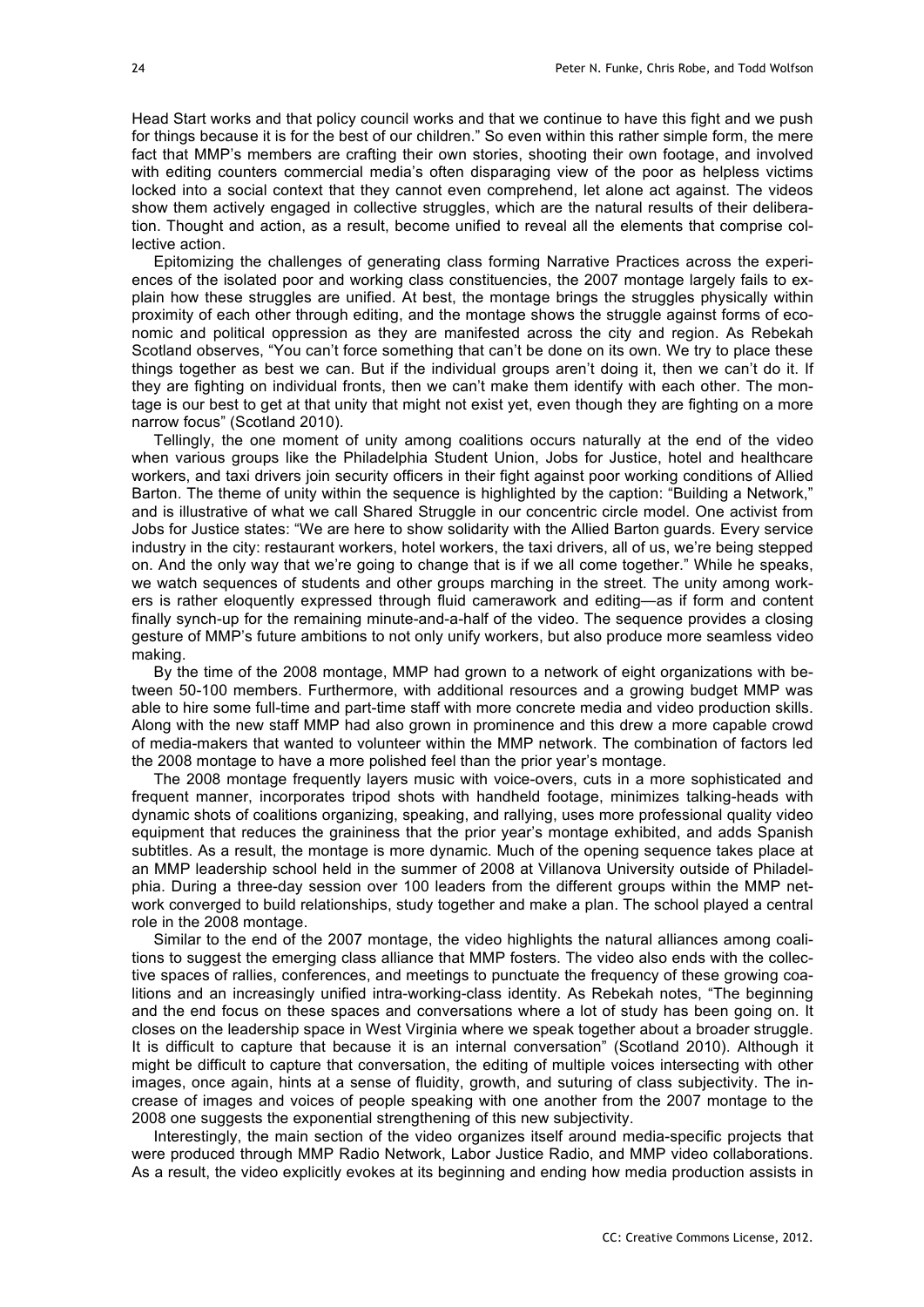suturing this new class subjectivity. Furthermore, the central attention given to media suggests the ways in which formal concerns and media practices were going through re-evaluation by some MMP members. For example, Rebekah recounts how MMP at the time began thinking about how to institutionalize a more permanent video production unit that could meet specific deadlines and perhaps initiate investigative journalism.

This increased training and new expertise in filmmaking powerfully manifests itself in the video excerpt of A New Era in the 2008 montage. Rather than rushing right to its message, the excerpt emphasizes mood and context. It opens with a hand-held tracking shot of cabs lined up in Center City. It then cuts to cab drivers coming to Philadelphia's central Amtrak station, 30th Street Station, in order to vote for president of the Taxi Workers Alliance. Playing over these images is an allied musician singing a song written for the cab drivers campaign, with a drawl, "Listen up, ya'll taxi drivers, in Phil'delphia town. We're sick and tired of the man always keepin' us down." This opening establishes a very intimate and united space where music and images merge, and strength is implied in its more relaxed pacing. A voice-over in Haitian accent enters as we watch men continually vote. Quincy Tarylor, a cab driver and organizer at 30th Street Station then comes on the screen and says, "I believe that the organization of this type would be able to help us as cab drivers within the entire city." The images not only reinforce the voice-over's professed belief in a taxi driver union, but the sharing of the audio space between Haitian voice and the Southern white drawl of the singer also accents the racial diversity of the cab drivers who comprise the union. Within the matter of a minute, the film masterfully establishes the unity yet diversity and confidence through form, music, and content that the taxi worker's alliance provides.

With the creation of the 2009 montage, MMP had established a much more permanent and institutionalized video production unit. With an even larger budget and more staff coming onto permanent positions MMP was better able to manage the media-production workflow, transferring productions mainly to digital copies rather than relying on tapes. As Bryan Mercer explains, "Working with tapes is a problematic part of the workflow" since they are difficult to store, can easily get lost, and often requiring transferring to a more media-accessible form (Mercer 2010). He continues, "For 2009, we had all the media accessible to us so that we could digitally pull back new content whenever it was needed." Yet, he added, that two other major components further enhanced video production quality: "We have an increased range of people working on the media. We have gone from just scattered filmmakers and people just getting trained on video to now having consistent teams making the videos. The other piece is we have figured out how to do low-end video work, as well as the high-end work, too," which allowed the organization to differentiate between levels of experience that didn't place video production at cross-purposes. What needs emphasis is that while MMP grew and was able to hire permanent staff and video units, it nonetheless maintained and intensified its original mission of self-empowerment and self-representation. It promoted the leadership development of its constituency and resisted establishing a more "professionalized" organizational structure that disconnected media-making from the people being represented for the sake of higher-quality, better produced products.

One of the major transformations of 2009 was finally making MMPTV operational. Much of the initial inspiration of MMPTV was modelled after the successful Labor Justice Radio, which launched in 2008 and is comprised of seven workers and allies who come together weekly to make and produce a radio show for MMP that is aired on a low power FM station in West Philadelphia. Bryan comments: "Part of the lesson for the t.v. show was the lessons out of our radio show, Labor Justice Radio. It is organized around a team of people—some of whom are union members, some are low-wage un-unionized workers, and others who just care about labor issues. They come together monthly to decide what should be done for a show. They then go out and record and then produce the show. It has produced some of our best and most clear people. They have a clear space to come together. We want to achieve the same lessons through the video format" (Mercer 2010). Rebekah further explains, "I want MMPTV to be based on a structure that is flexible. Hopefully a lot of people in that crew would remain a part of it. The way it is going to work is by having clearly identifiable roles: someone being a reporter for this segment this month then perhaps being an interviewer the next. We can also incorporate someone who wants to be a part of the production but only has an hour for that month that he/she can do it. MMPTV can encapsulate the filmmaking side now. It is something at the beginning of the month that we can arrange what our plan is. And we can have more regularly involved people who can take up the new work" (Scotland 2010). The videos produced through MMPTV are not just used by coalition partners, but also assembled into a half-hour show that is broadcast both on the MMP website <http://mediamobilizing.org/> and over the public access stations, Phillycam, twice a week with the show repeating for a month or two.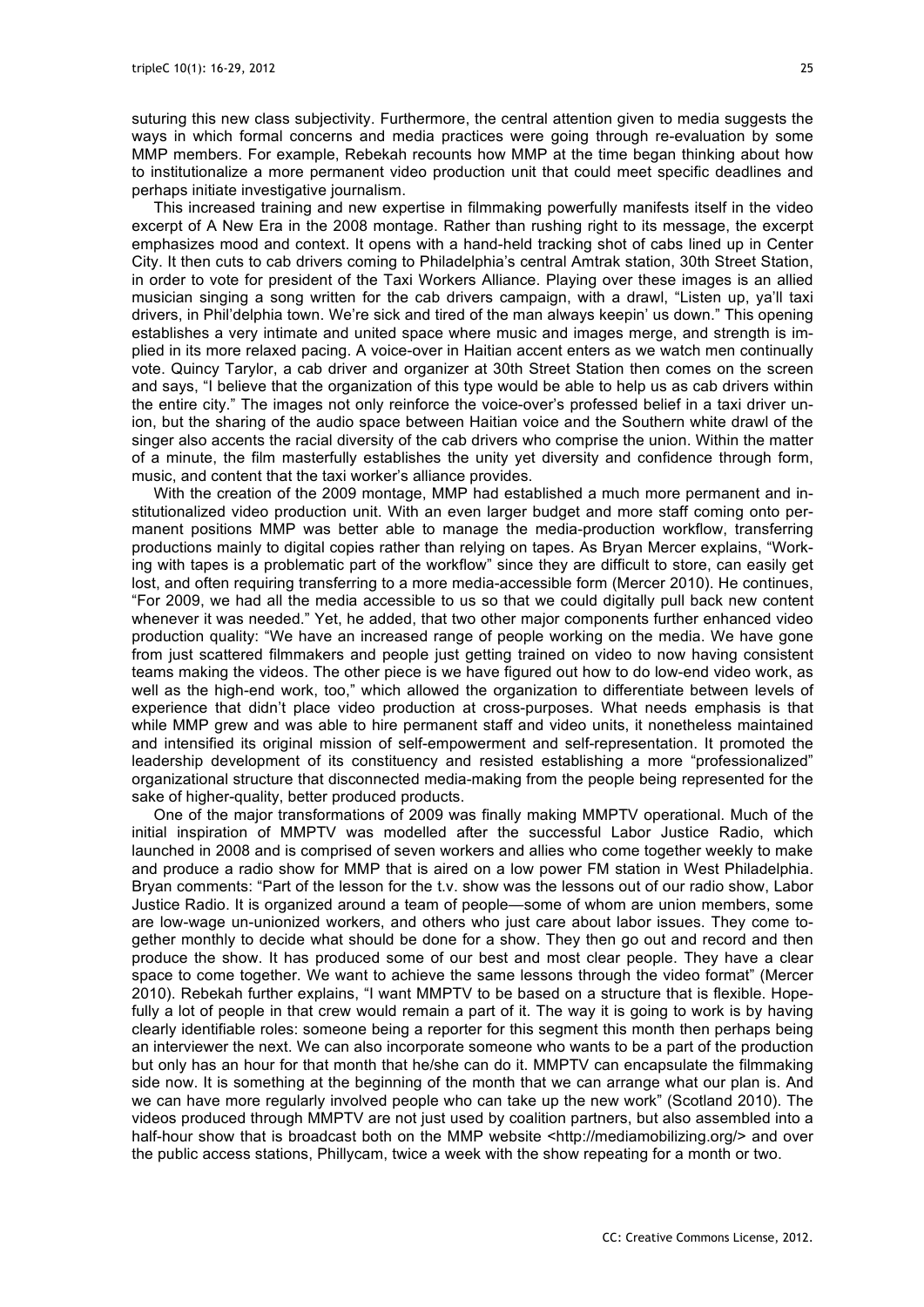The 2009 montage reveals traces of these changes in that it is the most ambitious of the three montage reels. Not only has the editing, framing, and technical quality improved, but the montage possesses a culture jamming attitude by appropriating commercial news broadcasts, archival historical footage of Martin Luther King, Jr., and music by Radiohead and TV on the Radio for its own politicized purposes. This incorporation of culture jamming adds a new, interesting dimension to the montage: rather than simply highlighting the oppositional role of independent media and social movements, the video suggests a more complicated relation between the work of MMP and surrounding commercial culture. Like much culture jamming, it employs the Situationist notion of détournement: "a turning around and reclamation of lost meaning: a way of putting the stasis of the [commercial] spectacle in motion [...] and reveal[s] a totality of possible social and discursive relations which exceeds the spectacle's constraints." (Benning 1992, 86-88)

Similar to how the Situationists reclaimed comics and films to re-inflect them along lines of working-class struggle, MMP hijacks commercial news broadcasts of the 2008 economic collapse to MMP's mission of establishing a working-class subjectivity. For example, in the video's opening sequence, one newscaster announces: "While the DOW climbed higher again today helped along by more solid bank earnings, we learn that Americans continue to lose their homes to foreclosure at the rate of 425 every hour, seven every minute." The sequence already reveals how even commercial media cannot hide the inversely proportional relationship between the economic health of investors and that of everyday people. The DOW's health remains untethered from the rampant poverty that engulfs working people and confiscates their homes.

But this narrative of economic collapse, desperation, and victimization thundering across commercial news outlets is integrated into a more empowering framework of the voices of workingclass people in their class fight against dispossession. In one instance, over images of workingclass people marching with signs stating, "We Stand with the Workers," we hear the voice-over of Amendu Evans, an MMP media-maker and leader, janitor, and shop steward for SEIU Local 32BJ say: "People have been thrust into poverty who had never been in poverty before but now see that they will be able to align to the people who had always been in poverty. Then maybe we can come together and see that all our goals will be benefited by us working together." The economic collapse, according to MMP's scenario, can also be viewed as an opportunity to not only suture an intra-working-class subjectivity, but also an inter-class subjectivity that unites the recently fallen from the white collar world with the goals of blue-collar, service-industry workers who have been forced to think about and organize against neo-liberalism's downside since the beginning. The image of people marching suggests how mobilization is already occurring that the white collar might be able to access. The overall sequence reveals the complex relation between independent and commercial media. It does not simply denounce commercial media of lying but instead reveals its constrained presentation of the issue in a disempowered framework. MMP's goal is to harness this half-truth into a more engaged and broader outlook.

Unfortunately, this framework is dropped after two minutes only to be supplanted by another meta-narrative concerning the unifying ability of independent media. As one unnamed voice-over states: "We see media and communications as the central nervous system of a movement against poverty led by the poor. Our radio, Internet, video, and study led together the struggle of working people in Philadelphia and beyond creating our tapestry of our resistance." Footage follows of the various fights. Not unlike the 2008 montage reel, the video is split in half with the introduction and conclusion emphasizing movement-building and the middle section focusing on media. But the links between media and movements are never made entirely clear. How media is supposed to suture these coalitions into an intra-working-class subjectivity or its links with an overarching frame of economic collapse remains under-developed.

In some ways, the 2009 montage is more awkward than the 2008 due to its ambition to employ new formal techniques found in commercial documentaries such as voice-of-god narration. Throughout the montage, various disembodied voices speak in the royal "we" for the Media Mobilizing Project and jeopardizes to over-power the other embodied voices. The narrative feels more forced, awkward, and hierarchical with those of authority speaking for people rather than letting them chose their own words. For example, we hear an unidentified woman state in voice-over: "Our work for Federal reform must be grounded in supporting local struggles to protect and improve the institutions that serve poor and working-class people in Philadelphia." As she speaks, we see people protesting. This is followed by a health care worker speaking on her front porch about hospital closures in an effort to create a balance between omniscient narrator and visible subjects. But this doesn't alleviate the discrepancy between those unidentified, disembodied voices that can speak in a more universal manner and those of specific working-class people who are identified and speak mainly in regards to their own struggles. Although this disconnect between omniscient narrators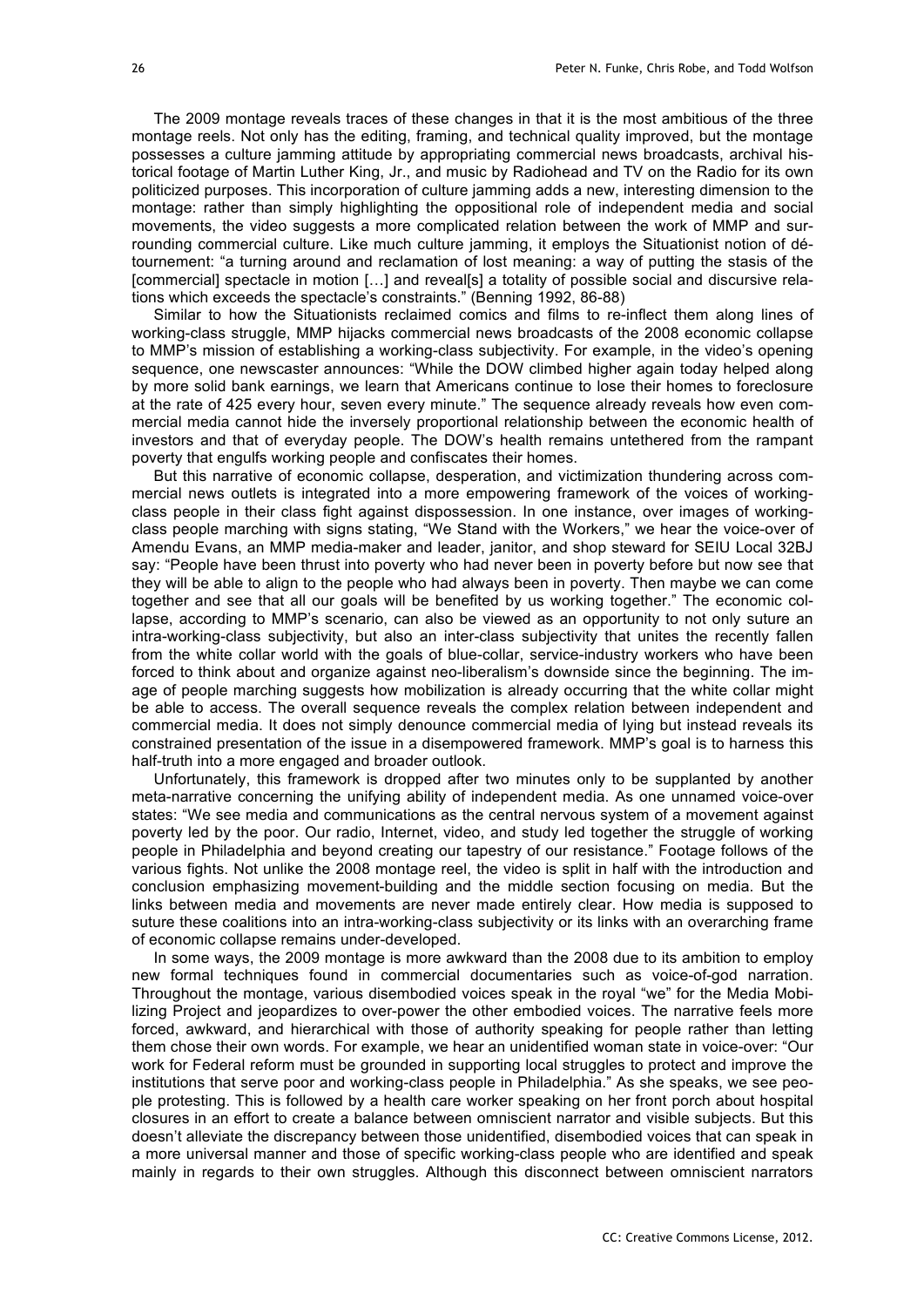and working-class voices speaking about particular struggles is partially mitigated by the December dinner screening since most of the viewers connect the narrators with specific people who they know, it still doesn't solve the formal hierarchy of those who can speak frequently in a universal manner from those who cannot nor does it mend the diversity of struggles into a convincing unified working-class subjectivity.

If anything, the sequence highlights the tensions between MMP's desire to equitably represent singular struggles, while at the same time, as MMP leadership explains, illustrate how these singular narratives come together to form the larger narrative of the class.<sup>2</sup> It also reveals how the incorporation of certain mainstream techniques from commercial documentaries like voice-of-god narration in an attempt to suture these struggles together actually exacerbates the problem on a formal level. Yet, on a practical level, in terms of the actual screening location with most viewers being able to identify most, if not all, of the disembodied narrators since they have intimately worked together, the voice-of-god technique might not seem so alienating and authoritative. This sequence, ultimately, highlights the need to draw attention to the multifarious ways in which we must approach socially engaged media that can hold vastly different formal and site-specific meanings.

MMP, however, is well aware of these problems. In regards to the voice-over, Bryan states, "It is an experiment. If we have an opportunity to create a link, then we go for it. But it is by no means perfect" (Mercer 2010). Rebekah adds, "We made the video a week before the dinner. We wanted to incorporate more voices, but we didn't have the time. It's hard to find all the voices to all the footage and weave a story." Furthermore, she believes the lack of unity in the 2009 montage harkens to an even more significant issue: "There is this way of trouble capturing what is MMP. In the last video we tried to put across what MMP is trying to do, but it still doesn't speak about what MMP specifically does. It is rather ubiquitous but not visible yet" (Scotland 2010). But these limits lead the organization to constantly experiment with new forms, which at times might hinder rather than assist establishing a unified vision as the aforementioned example regarding voice-of-god narration suggests. Many members hold a similar view to Ronald Blount when he states, "I just think MMP hasn't really arrived at where it will truly be at. It is still evolving. It is half-way where it is going to be. It is amazing the way it has matured in the last four or five year" (Blount 2010).

As the end-of-the-year montages reveal, the transformations regarding video production within MMP have been significant. Along these lines there are a few lessons we can draw from the video production process as well as media texts themselves as tools for building working class-identity. The first lesson is that media, and in this case video, is a key tool for creating a socialized suturing that works to cultivate new class-based subjectivities across a variegated community. That said, the process of cultivating a new class based-subjectivity is difficult and the problems are not simply resolved by the increased institutionalization of video production within MMP. In this sense, it becomes clear that higher quality video production that incorporates commercial techniques creates its own problems in cultivating a unified class identity as the problems with voiceovers illustrates. Finally, the video production process and the media texts show that producing new class based subjectivities seems to work most fluidly when the varied parts of the class are working together on a class project or what we call shared struggle. In this sense, the videotexts follow-real world offline projects where communities and subjectivities are already forming. At its best, the media can translate this already forming subjectivity and represent it to the community in a feedback loop.

#### **8. Conclusion**

This article examined the role that media and communication play for contemporary social movements and social movement based identity and group formations. Contrary to others who point to the primacy of collective identities around such signifiers as gender or race, we argued for bringing back in the pivotal structural dimension of class around which collective selves form.

On the basis of an understanding of class as involving a process of self-making, we redeployed and modified core elements of suture theory, stressing a more materially grounded and collective approach. This allowed us to analyze how social movements in general and MMP in particular employ media such as video production to collectively suture the fragmented groups of workers into a class formation that begins to resist and challenge the hegemony of neoliberal capitalism.

Moreover, we drew on the model of Concentric Practices, which conceptualizes the role of media and communications in contemporary class formations along the overlapping circles of communicative spaces, narrative practices and shares struggles. More specifically, in this article we em-

 $2$  The belief amongst MMP leaders that each of the singular struggles are connected and part of a larger story of the class is something which is repeated in interviews and illustrated in much of the language MMP uses to define the mission of the organization.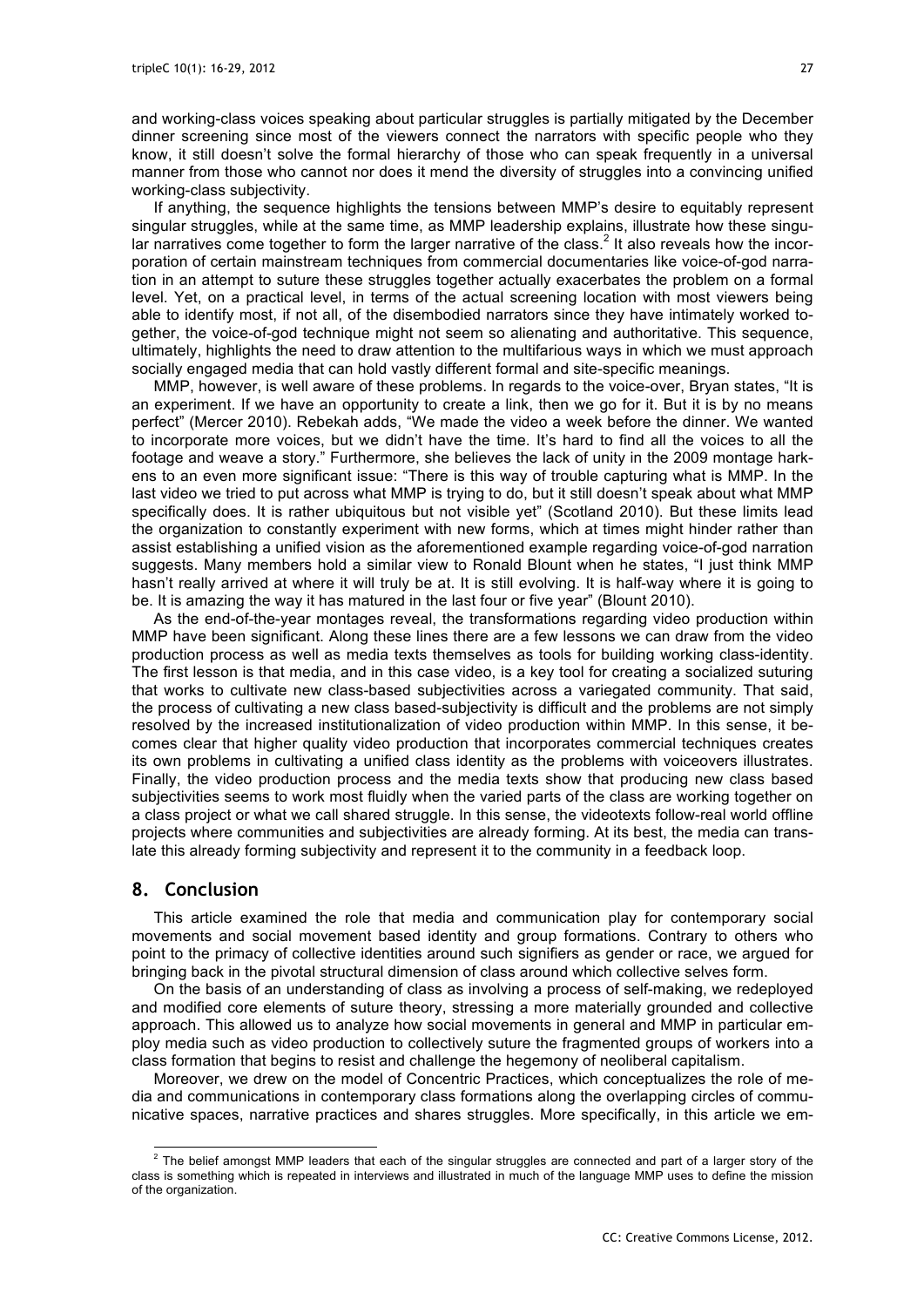phasized the narrative practices dimension, illustrating and analyzing the way in which the Philadelphia-based Media Mobilizing Project uses media in general and its video reels in particular to foster class alliances. We pointed to the role of conceptualizing stories, which in turn lead to crossidentifications between workers or/and across workers and high school students.

These processes of suturing new class-based identities through media emphasize the increasing importance of media and communication. Due to the increasingly atomized, isolated nature of social life, as well as the apparent splintering of the working class under neoliberal capitalism, media serve a pivotal infrastructural function for generating the necessary commonality between the fractured sectors of the contemporary working class. Moreover, our analysis shows the necessity to present and think about media in general and MMP's videos in particular not as an endpoint unto themselves, but instead as catalysts for further organization building and the renewed suturing of class alliances. These further suturing processes can be analyzed in, for instance, shared struggles, the third dimension of the Concentric Practices model and the task of future research. Finally, our analysis goes against the simplistic and often disparaging view of the poor as helpless victims. This article indicated their engaged and collective struggles and their use of media foster a classbased identity. However, the thick textual analysis also brought out the tensions and challenges that emerge as MMP seeks to suture various working class struggles into a more coherent and unified class-based social movement for the city of Philadelphia. Although media-making is not a panacea for the alienation visited upon working-class people by neoliberal practices, it provides a central function by harnessing and furthering collective tactics and strategies that assist in developing class consciousness and an empowered sense of identity.

#### **References**

Atton, Chris. 2002. *Alternative Media*. London: Sage.

Benning, Sadie. 1992. *The Most Radical Gesture: The Situationist International in a Postmodern Age.* New York: Routledge. Berger, Dan, Peter Funke, and Todd Wolfson. 2011. Communications Networks, Movements and the Neoliberal City: The Media Mobilizing Project in Philadelphia. *Transforming Anthropology* 19 (2): 187-201.

Blount, Ron. 2010. Interview with Chris Robé on December 10, 2010. [Phone interview].

- Couldry, Nick. 2003. Beyond the Hall of Mirrors? Some Theoretical Reflections on the Global Contestation of Media Power. In Contesting Media Power: Alternative Media in a Networked World, edited by Nick Couldry and James Curran, 39-54. New York: Rowman and Littlefield.
- Cowie, Elizabeth. 1999. The Spectacle of Actuality. In *Collecting Visible Evidence*, edited by Jane M. Gaines and Michael Renov, 19-45. Minneapolis: University of Minnesota Press.

Downing, John. 2001. *Radical Media: Rebellious Communication and Social Movements.* London: Sage Publications. Fuchs, Christian. 2010. Labor in Informational Capitalism and on the Internet. *The Information Society* 26 (3): 179-196.

Funke, Peter, and Todd Wolfson. Forthcoming. Communications and Class Identity: Developing a Contemporary Rubric. In *Social Identity and Media: New Agendas in Communication Research*, edited by Dominic Lasorsa and America Rodriguez. New York: Routledge.

Gaines, Jane M. 1999. Political Mimesis. In *Collecting Visible Evidence*, edited by Jane M. Gaines and Michael Renov, 84- 102. Minneapolis: University of Minnesota Press.

Ginsberg, Faye. 2008. Rethinking the Digital Divide. In *Global Indigenous Media: Cultures, Poetics, and Politics*, edited by Pamela Wilson and Michelle Steward, 287-305. Durham: Duke University Press.

Goffe, Rachel, and Todd Wolfson. 2012. Annihilation of Space by Media: Making Connections through a Fragmented Neoliberal Landscape. In *Fight to Stay Put: Social Lessons through Media Imaginings of Gentrification, Displacement and Resistance,* edited by James Craine, Giorgio Curti and Stuart Aitken. Stuttgart: Franz Steiner Verlag, in press.

Goode, Judith, and Jeff Maskovsky. 2002. *New Poverty Studies: The Ethnography of Power, Politics and Impoverished People in the United States.* New York: NYU Press

Hardt, Michael, and Antonio Negri. 2004. *Multitude: War and Democracy in the Age of Empire.* New York: Penguin Harvey, David. 1990. *The Condition of Postmodernity: An Enquiry into the Origins of Cultural Change.* Cambridge: Blackwell.

Harvey, David. 2005. *A Brief History of Neoliberalism*. New York: Oxford University Press.

Heath, Stephen. 1981. *Questions of Cinema*. Bloomington: Indiana University Press.

James, David E. 1996. *Power Misses: Essays Across (Un)Popular Culture.* New York: Verso.

Liu, Alan. 2004. *The Laws of Cool: Knowledge Work and the Culture of Information*. Chicago: University of Chicago Press.

Lukacs, George. 1972. *History and Class Consciousness*. Boston: MIT Press.

Marx, Karl. 1992/1847. *The Poverty of Philosophy*. New York: International Publishers.

Mercer, Bryan. 2010. Interview with Chris Robé on November 18, 2010. [Phone interview].

MMP. 2010. Media Mobilizing Project. Accessed August 12, 2011. http://mediamobilizingproject.org

Negri, Antonio. 1989. *The Politics of Subversion: A Manifesto for the Twenty-First Century.* Cambridge: Polity.

Renov, Michael. 2004. *The Subject of Documentary*. Minneapolis: University of Minnesota Press.

Robinson, Thomas. 2010. Interview with Chris Robé on December 13, 2010. [Phone interview].

Rodriguez, Clemencia. 2001. *Fissures in the Mediascape: An International Study of Citizens' Media.* New Jersey: Hampton Press.

Scotland, Rebekah. 2010. Interview with Chris Robé on November 5, 2010. [Phone interview].